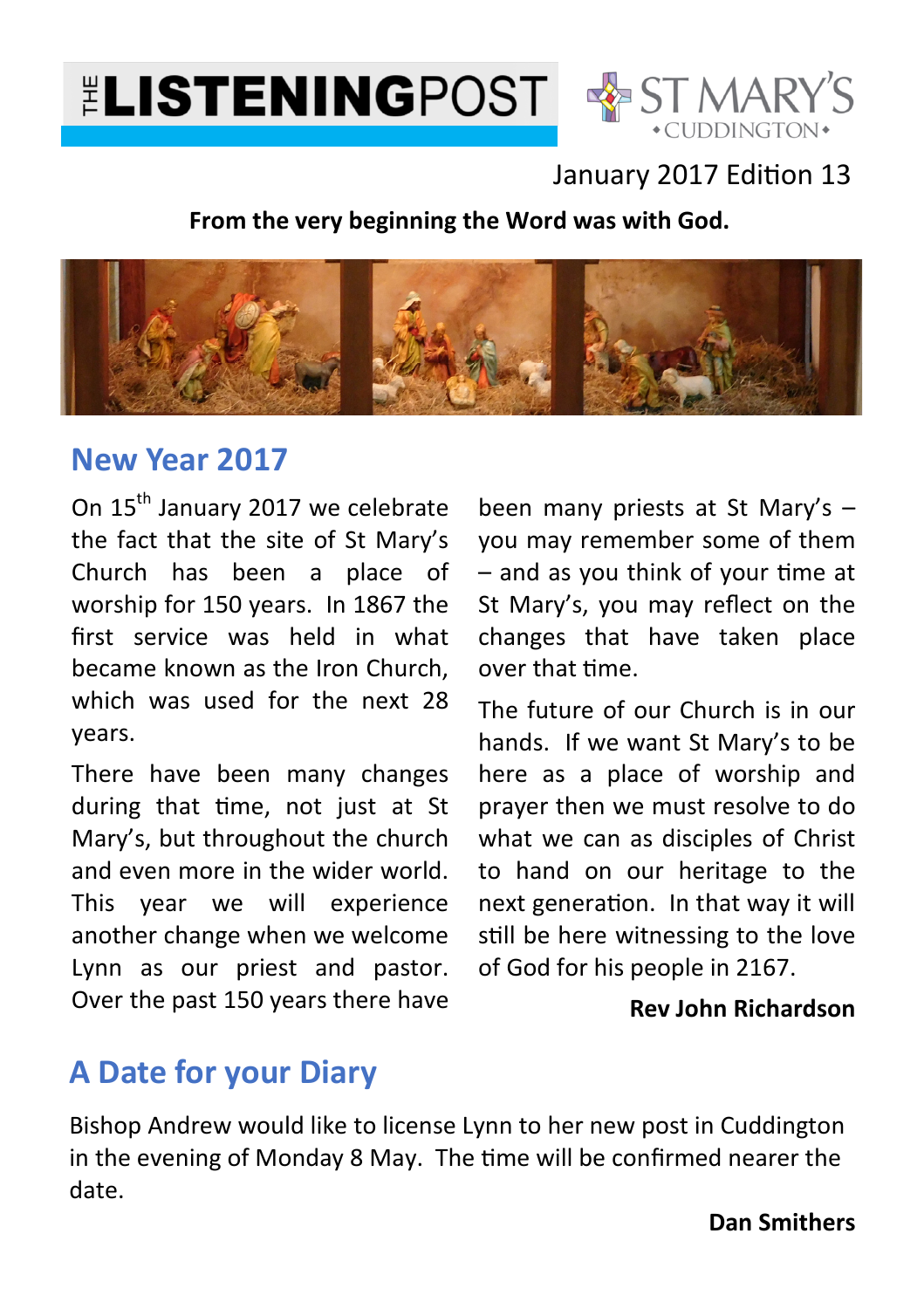# **Dancing to Prayer**

We are a group, currently all ladies, who meet once a month for a lovely peaceful session dancing to prayer. Isabel runs these sessions and brings along some delightful music from round the world and teaches us a new dance every time, plus some we have learnt during the year.

Through the winter months we are starting sessions on a Monday afternoon, meeting every second Monday of the month during February, March and April.

**Seasonal Colours** 

Just as the seasons of the year are associated with particular colours, each season of the church's calendar also has its own colour. These are the colours we see on the altar frontals and the clergy's stoles.

The church's year begins with Advent when the colour is purple. Purple was reserved for royalty and symbolises the coming of Christ the King. During the Christmas season the colour is white or gold to show our joy. It also represents innocence and holiness.

During Lent we return again to

In the summer we hope to revert to our usual Wednesday evenings. Everyone is welcome to join us for a relaxing, prayerful hour with a little exercise.

Sue Ayling asked Isabel to start this group a few years ago and it has proved very popular with members from St Mary's but also from Ewell, Reigate and Kingston.

Please come and join us as we would love to welcome you.

#### **Jenie Dore**

purple which this time symbolises penance and reflection. The colour for Easter is white, signifying the joy of the resurrection. The Easter season ends on Pentecost Sunday when the colour is red representing the fire of the Holy Spirit.

Between Trinity Sunday and Advent is the season of Pentecost when the colour is green as a sign of hope of the triumph of life over death, like regrowth in springtime.

These changes result in a lot of climbing up and down ladders by our willing volunteer, for which we are very grateful.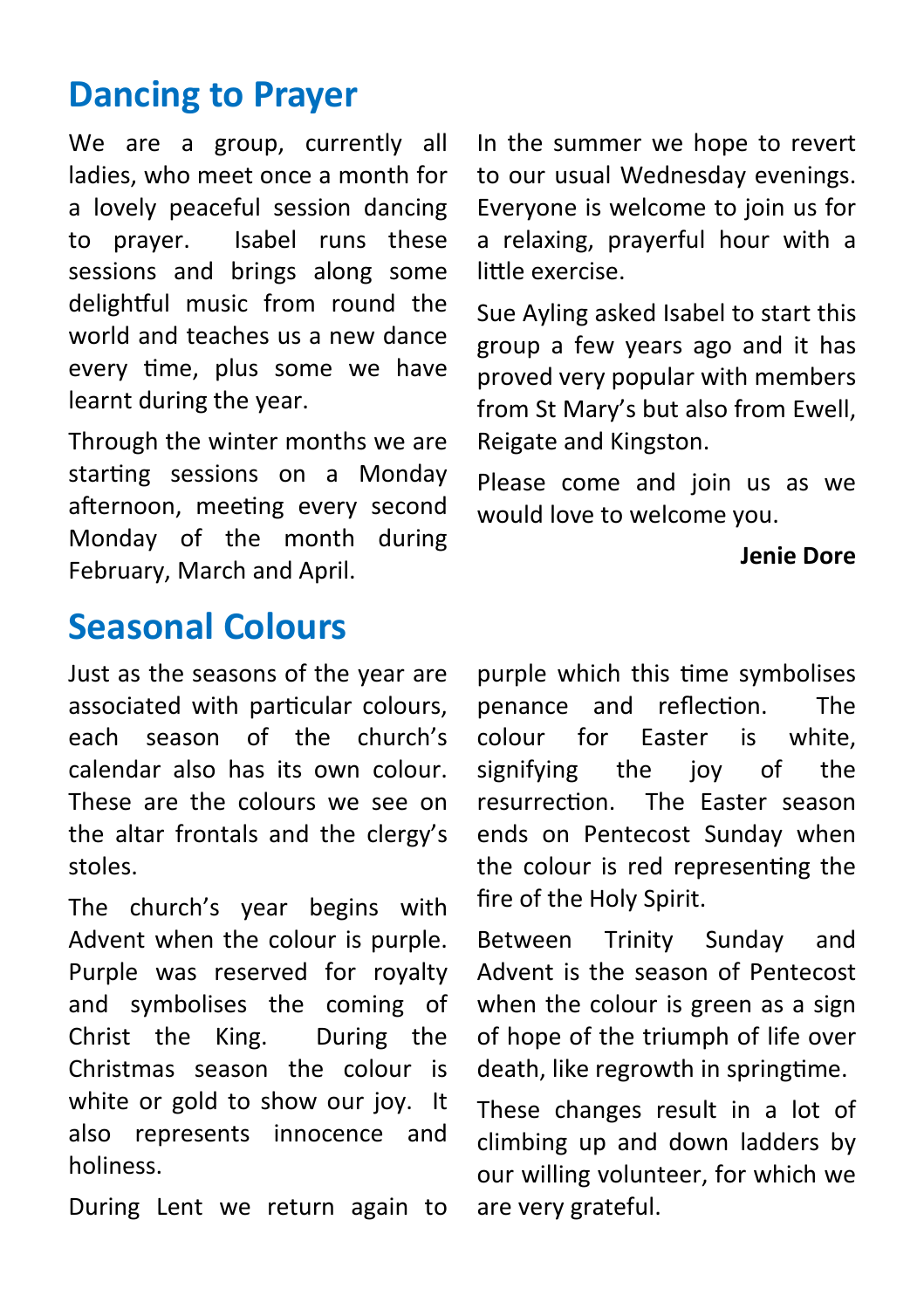### **Celebrating 150 years of worship**



How long has the top of The Avenue been a place of worship? The present church was opened in 1895, but services had already been held here for 28 years, so this month we have a 150th anniversary to celebrate.

Cuddington parish dated back to Anglo-Saxon times, with a church nearly two miles to the south-east, in the present Nonsuch Park, but in 1538 this was swept away to make room for Nonsuch Palace, and Cuddington was a parish without a church for 300 years.

In 1866, with development under way in The Avenue, the new residents wanted a church. The first step was to install an iron church, paid for by the developers, the Landed Estates Company, between the present church and

lych-gate. The first services were held on 13th January 1867, and were well attended despite the previous day's snow.

The Iron Church would face various problems, including the uncertain ownership of the land (one Sunday the congregation was locked out and the service was held in a house in Cleveland Road), and the lack of resident clergy, but it remained open until 14th Julv 1895, a week before the first services were held in the new church.

We do not know exactly what the Iron Church looked like, but this illustration, from a catalogue in the parish records, probably gives a good impression of it.

#### **David Rymill**